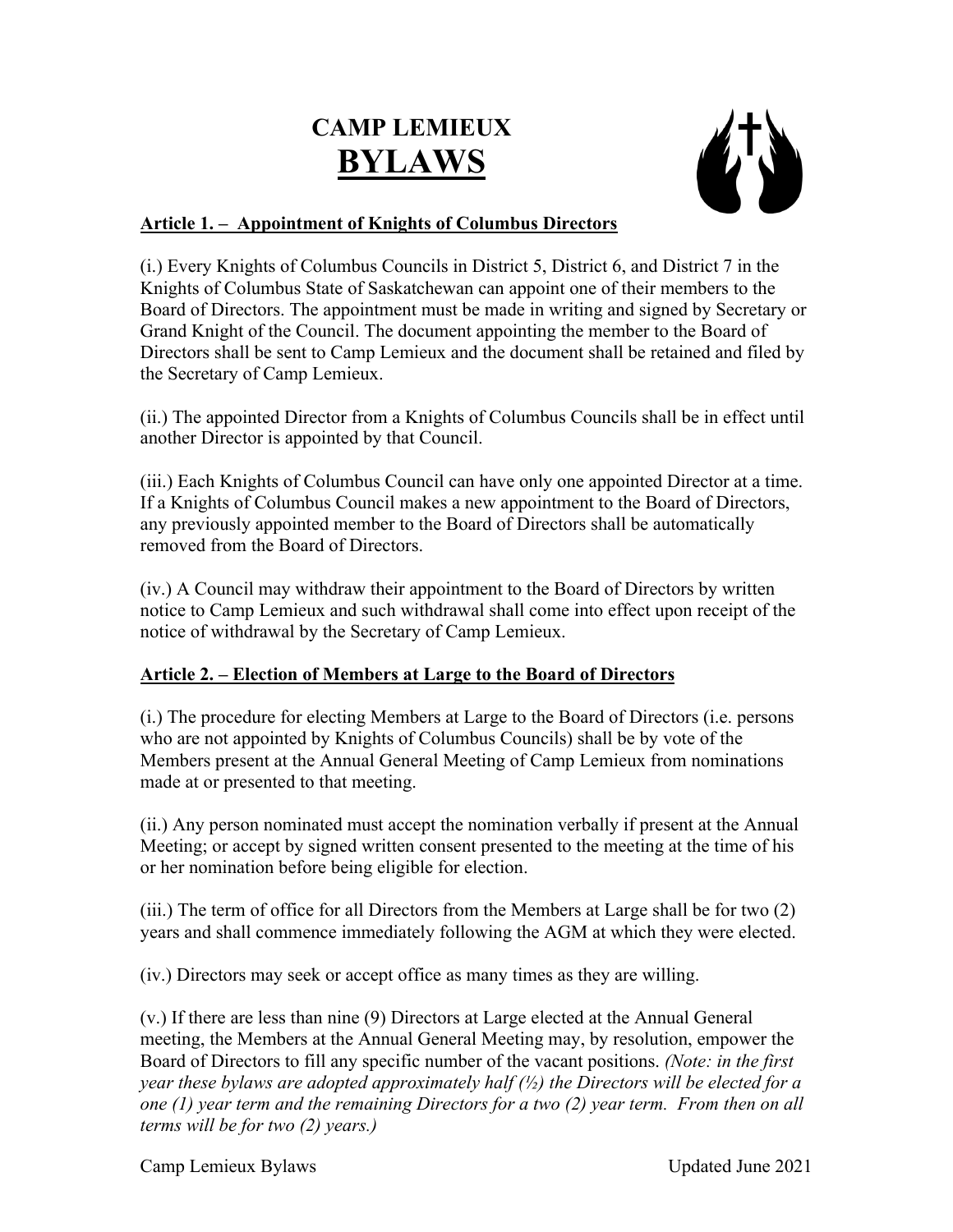(vi.) If a position on the Board of Directors from the Members at Large is vacated for whatever reason, the remaining Board of Directors can appoint a person to fill that position until the next Annual General Meeting.

#### **Article 3. – Officers**

The Officers of Camp Lemieux shall be:

- The Archbishop of the Diocese of Regina (or his appointed representative)
- Chairperson
- Vice Chairperson
- Secretary
- Financial Coordinator
- Maintenance Coordinator
- Program Coordinator
- Spiritual Advisor
- Camp Director (ex-officio and non-voting)

With the exception of the Archbishop (or his appointed representative), the Spiritual Advisor and the Camp Director, all officers shall be elected by the Board of Directors and from the Board of Directors at the first Board of Directors meeting following the Annual General Meeting.

The Spiritual Director shall be appointed by the Board of Directors with the consent of the Archbishop. The Spiritual Director shall have a vote at Board of Director Meetings.

### **Article 4. – Committees**

(i.) The standing Committees of the Board shall be:

- Finance Committee
- Maintenance and Capital Improvements Committee
- Program Development & Personnel Committee
- Communications Committee

(ii.) The Board may create other special committees for specific purposes as it deems necessary. These committees may serve indefinitely or for a specific time frame and the Board may terminate them at any time.

(iii.) Every Committee, whether a Standing Committee or Special Committee, shall have one Board member in its make up.

(iv.) The Board may seek out and appoint to Standing and Special Committees other persons who could have a special expertise, knowledge or interest in the workings of that Committee